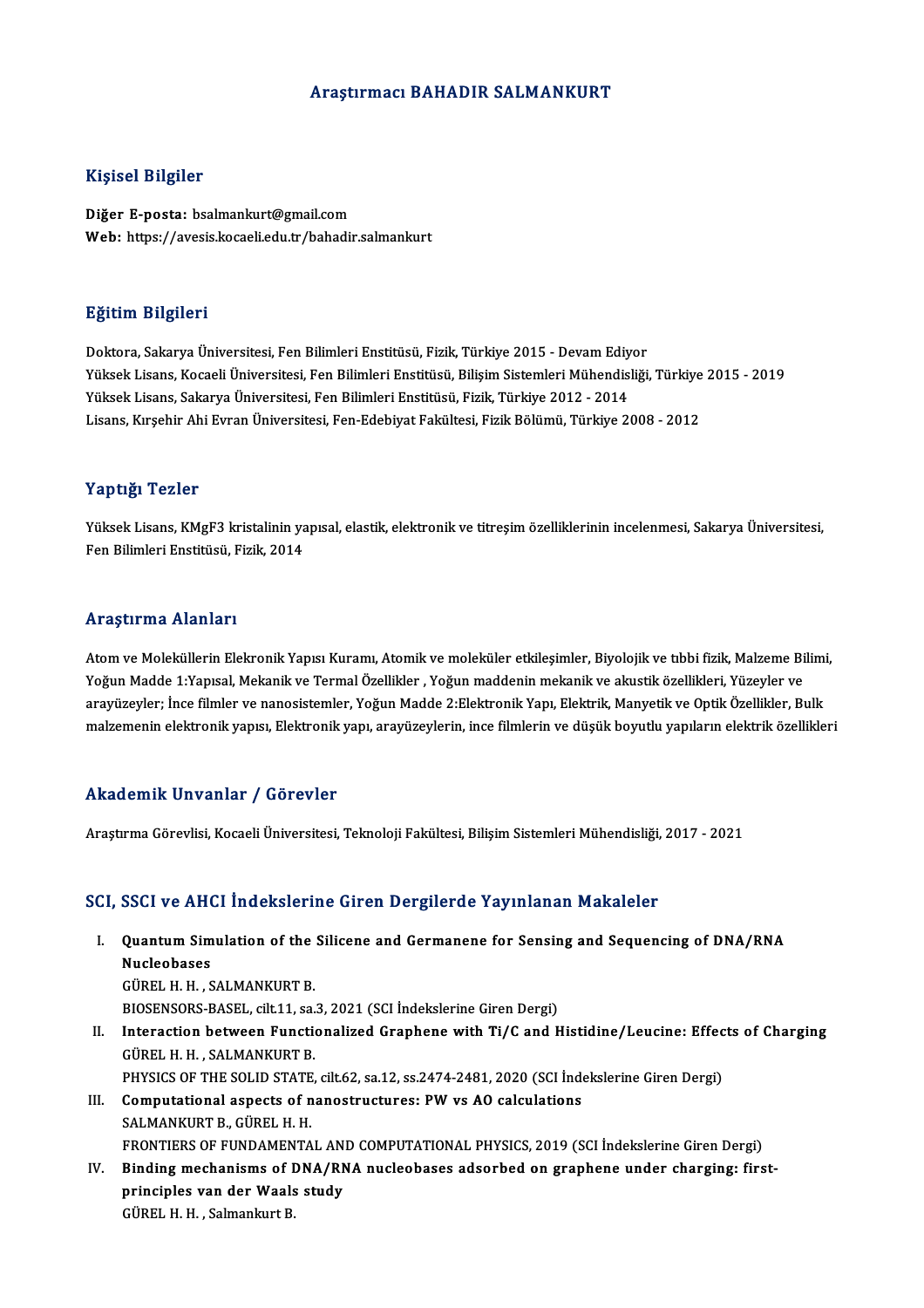MATERIALS RESEARCH EXPRESS, cilt.4, sa.6, 2017 (SCI İndekslerine Giren Dergi)<br>Finst principles study of strustural, mashanisal, lattiss dynamisal and th

- V. First-principles study of structural, mechanical, lattice dynamical and thermal properties of nodal-MATERIALS RESEARCH EXPRESS, cilt.4, sa.6, 20<br>First-principles study of structural, mech<br>line semimetals ZrXY (X=Si, Ge; Y=S, Se)<br>Selmanluut B. Duman S line semimetals ZrXY (X=Si, Ge; Y=S, Se)<br>Salmankurt B., Duman S. line semimetals ZrXY (X=Si, Ge; Y=S, Se)<br>Salmankurt B., Duman S.<br>PHILOSOPHICAL MAGAZINE, cilt.97, sa.3, ss.175-186, 2017 (SCI İndekslerine Giren Dergi)<br>Investigation of the structural, mechanical, dynamical and thermal pro Salmankurt B., Duman S.<br>PHILOSOPHICAL MAGAZINE, cilt.97, sa.3, ss.175-186, 2017 (SCI İndekslerine Giren Dergi)<br>VI. Investigation of the structural, mechanical, dynamical and thermal properties of CsCaF3 and CsCdF3<br>Salmanku
- PHILOSOPHICAL MAGAZ<br>Investigation of the st<br>Salmankurt B., Duman S.<br>MATEPIALS PESEAPCH I Investigation of the structural, mechanical, dynamical and thermal prop<br>Salmankurt B., Duman S.<br>MATERIALS RESEARCH EXPRESS, cilt.3, sa.4, 2016 (SCI İndekslerine Giren Dergi)<br>Investigation of structural, mechanical, electro

Salmankurt B., Duman S.<br>MATERIALS RESEARCH EXPRESS, cilt.3, sa.4, 2016 (SCI İndekslerine Giren Dergi)<br>VII. Investigation of structural, mechanical, electronic, optical, and dynamical properties of cubic BaLiF3,<br>RaLiH2, and MATERIALS RESEARCH<br>Investigation of stru<br>BaLiH3, and SrLiH3<br><sup>Volgin B.</sup>C., Salmankur Investigation of structural, mech<br>BaLiH3, and SrLiH3<br>Yalcin B. G. , Salmankurt B., Duman S.<br>MATEDIALS BESEADCH EVPRESS, cilt BaLiH3, and SrLiH3<br>Yalcin B. G. , Salmankurt B., Duman S.<br>MATERIALS RESEARCH EXPRESS, cilt.3, sa.3, 2016 (SCI İndekslerine Giren Dergi)

Yalcin B. G. , Salmankurt B., Duman S.<br>MATERIALS RESEARCH EXPRESS, cilt.3, sa.3, 2016 (SCI Indekslerine Giren Dergi)<br>VIII. Structural, electronic, optical, vibrational and transport properties of CuBX2 (X = S, Se, Te)<br>chal MATERIALS RE<br>Structural, ele<br>chalcopyrites<br>Paggi S. Valgin l Structural, electronic, optical, vibrational and transpor<br>chalcopyrites<br>Bagci S., Yalcin B. G. , Aliabad H. A. R. , Duman S., Salmankurt B.<br>BSC ADVANCES, si<sup>lt 6, 80.</sub>64, 80.59527, 59540, 2016, (SCL haak</sup> chalcopyrites<br>Bagci S., Yalcin B. G. , Aliabad H. A. R. , Duman S., Salmankurt B.<br>RSC ADVANCES, cilt.6, sa.64, ss.59527-59540, 2016 (SCI İndekslerine Giren Dergi)

# kst Abvantes, ciito, sa.64, ss.59527-59540, 2016 (sti indeksierine Giren bergi)<br>Hakemli Kongre / Sempozyum Bildiri Kitaplarında Yer Alan Yayınlar

- akemli Kongre / Sempozyum Bildiri Kitapların<br>I. Past and Present of High Performance Computing<br>CÜPELH H. SALMANKUPT P I. Past and Present of High Performance Computing<br>GÜREL H. H. , SALMANKURT B. Uluslararası Marmara Fen ve Sosyal Bilimler Kongresi, 1 - 03 Kasım 2019 GÜREL H. H. , SALMANKURT B.<br>Uluslararası Marmara Fen ve Sosyal Bilimler Kongresi, 1 - 03 Kasım 2019<br>II. Theoretical investigation of interaction Valine molecule with Black Phosphorene<br>SALMANKURT P. CÜREL H. H. Uluslararası Marmara Fen ve S<br><mark>Theoretical investigation o</mark><br>SALMANKURT B., GÜREL H. H.<br>Hluslararası Marmara Fen ve S Theoretical investigation of interaction Valine molecule with Blac<br>SALMANKURT B., GÜREL H. H.<br>Uluslararası Marmara Fen ve Sosyal Bilimler Kongresi, 1 - 03 Kasım 2019<br>Bo<sup>2BiA</sup>u tarmaclaktnik malzamasinin yanısal, elastik ve SALMANKURT B., GÜREL H. H.<br>Uluslararası Marmara Fen ve Sosyal Bilimler Kongresi, 1 - 03 Kasım 2019<br>III. Ba2BiAu termoelektrik malzemesinin yapısal, elastik ve titreşimsel özelliklerinin kuramsal olarak<br>inselepmesi
- Uluslararası Marmara Fen ve Sosyal Bilimler Kongresi, 1 03 Kasım 2019<br>Ba2BiAu termoelektrik malzemesinin yapısal, elastik ve titreşims<br>incelenmesi<br>SALMANKURT B., GÜREL H. H. Ba2BiAu termoelektrik mal<br>incelenmesi<br>SALMANKURT B., GÜREL H. H.<br>IMASCON2019 26 - 28 Nisan 2 incelenmesi<br>SALMANKURT B., GÜREL H. H.<br>IMASCON2019, 26 - 28 Nisan 2019<br><sup>iki</sup> boyutlu nano yanılar ve bun SALMANKURT B., GÜREL H. H.<br>IMASCON2019, 26 - 28 Nisan 2019<br>IV. İki boyutlu nano yapılar ve bunların moleküllerle etkileşimini değiştirme yolları<br>SALMANKURT P. GÜREL H. H
- IMASCON2019, 26 28 Nisan 2<br><mark>İki boyutlu nano yapılar ve</mark><br>SALMANKURT B., GÜREL H. H.<br>IMASCON2019, 26 28 Nisan 2 **İki boyutlu nano yapılar ve bun<br>SALMANKURT B., GÜREL H. H.<br>IMASCON2019, 26 - 28 Nisan 2019<br>Computational Aspects of Nano** SALMANKURT B., GÜREL H. H.<br>IMASCON2019, 26 - 28 Nisan 2019<br>V. Computational Aspects of Nanostructures: PW vs AO calculations<br>Salmankut B. CÜREL H. H.
- IMASCON2019, 26 28 Nisa<br>Computational Aspects<br>Salmankurt B., GÜREL H. H.<br>10th Jubiles Conference of Computational Aspects of Nanostructures: PW vs AO calculations<br>Salmankurt B., GÜREL H. H.<br>10th Jubilee Conference of the Balkan-Physical-Union (BPU), Sofija, Bulgaristan, 26 - 30 Ağustos 2018, cilt.2075<br>Theoretical Investi Salmankurt B., GÜREL H. H.<br>10th Jubilee Conference of the Balkan-Physical-Union (BPU), Sofija, Bulgaristan, 26 - 30 Ağustos 20<br>VI. Theoretical Investigation of Biosensing Properties of A New Two Dimensional Material<br>SALMAN
- 10th Jubilee Conference of the<br>Theoretical Investigation of<br>SALMANKURT B., GÜREL H. H.<br>TED24 E. 00 Evlül 2019 VI. Theoretical Investigation of Biosensing Properties of A New Two Dimensional Material<br>SALMANKURT B., GÜREL H. H.<br>TFD34, 5 - 09 Eylül 2018 SALMANKURT B., GÜREL H. H.<br>TFD34, 5 - 09 Eylül 2018<br>VII. Physical Properties of BaAgBi: a theoretical study<br>SALMANKURT P. CÜREL H. H.
- TFD34, 5 09 Eylül 2018<br>Physical Properties of BaA<sub>i</sub><br>SALMANKURT B., GÜREL H. H.<br>TED34, 5 09 Eylül 2019 Physical Properties of<br>SALMANKURT B., GÜREL<br>TFD34, 5 - 09 Eylül 2018<br>Effects of Electric Field SALMANKURT B., GÜREL H. H.<br>TFD34, 5 - 09 Eylül 2018<br>VIII. Effects of Electric Field on the Properties of 2D Topological Insulators<br>Selmankurt B. CÜREL H. H.
- TFD34, 5 09 Eylül 2018<br>Effects of Electric Field<br>Salmankurt B., GÜREL H. H.<br>22rd International Physics Effects of Electric Field on the Properties of 2D Topological Insulators<br>Salmankurt B., GÜREL H. H.<br>33rd International Physics Congress of the Turkish-Physical-Society (TPS), Bodrum, Türkiye, 6 - 10 Eylül 2017,<br>s<sup>ilt 1025</sup> Salmanku<br>33rd Inte<br>cilt.1935<br>Binding 33rd International Physics Congress of the Turkish-Physical-<br>cilt.1935<br>IX. Binding Mechanism of Guanine on Blue Phosphorene<br>SALMANKUPT P. CUREL H. H.
- cilt.1935<br>Binding Mechanism of Guar<br>SALMANKURT B., GÜREL H. H.<br>12th Nanossianse Nanatashne SALMANKURT B., GÜREL H. H.<br>13th Nanoscience Nanotechnology Conference, 22 - 25 Ekim 2017
- X. Binding Mechanism of Guanine on Blue Phosphorene SALMANKURT B., GÜREL H. H.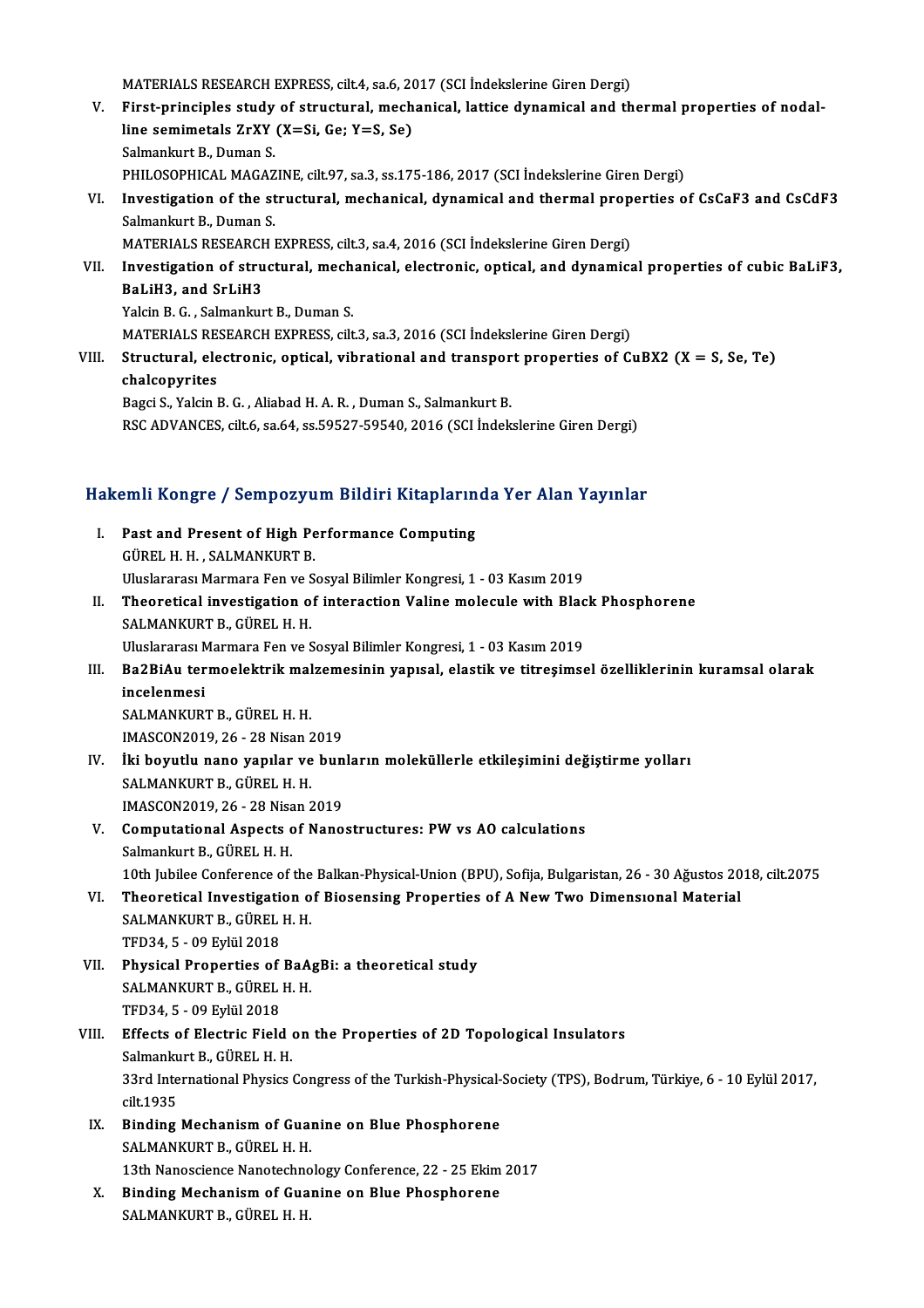|        | 13th Nanoscience and Nanotechnology Conference, 22 - 25 Ekim 2017                                                              |
|--------|--------------------------------------------------------------------------------------------------------------------------------|
| XI.    | The lattice dynamic properties of Ag2ZnSnS4                                                                                    |
|        | SALMANKURT B., BAĞCI S.                                                                                                        |
|        | Türk Fizik Derneği 33. Uluslararası Fizik Kongresi(TFD33), 6 - 10 Eylül 2017                                                   |
| XII.   | Graphene-Based Electrochemical Biosensors for Detection of Amino Acids<br>SALMANKURT B., GÜREL H. H.                           |
|        | Turkish Physical Society 33th International Physics Congress., 6 - 10 Eylül 2017                                               |
| XIII.  | GRAPHENE-BASED ELECTROCHEMICAL BIOSENSORS FOR DETECTION OF AMINO ACIDS                                                         |
|        | SALMANKURT B., GÜREL H. H.                                                                                                     |
|        | Turkish physical society 33th international physics congress, 6 - 10 Eylül 2017                                                |
| XIV.   | Modifying of Gas Adsorption on Phosphorene                                                                                     |
|        | Salmankurt B., GÜREL H. H.                                                                                                     |
|        | 32nd International Physics Congress of Turkish-Physical-Society (TPS), Bodrum, Türkiye, 6 - 09 Eylül 2016,<br>cilt 1815        |
| XV.    | The Structural, Electronic, Dynamical and Thermal Properties of LaSn3 and LaPb3<br>Feyzioglu K. F., Salmankurt B., Duman S.    |
|        | 32nd International Physics Congress of Turkish-Physical-Society (TPS), Bodrum, Türkiye, 6 - 09 Eylül 2016,<br>cilt 1815        |
| XVI.   | Theoretical Investigation of the Structural, Electronic, Dynamical and Thermal Properties of YSn3<br>and YPb3                  |
|        | Kilicarslan A., Salmankurt B., Duman S.                                                                                        |
|        | 32nd International Physics Congress of Turkish-Physical-Society (TPS), Bodrum, Türkiye, 6 - 09 Eylül 2016,                     |
|        | cilt 1815                                                                                                                      |
| XVII.  | Interaction Mechanism of Biomolecules on Vacancy Defected 2D Materials                                                         |
|        | GÜREL H. H., Salmankurt B.                                                                                                     |
|        | 32nd International Physics Congress of Turkish-Physical-Society (TPS), Bodrum, Türkiye, 6 - 09 Eylül 2016,<br>cilt 1815        |
| XVIII. | Interactions of Amino Acids with Adatoms(Ti, C,O) Decorated Graphene via Effect of Charging<br>Salmankurt B., GÜREL H. H.      |
|        | 32nd International Physics Congress of Turkish-Physical-Society (TPS), Bodrum, Türkiye, 6 - 09 Eylül 2016,<br>cilt 1815        |
| XIX.   | First-Principles Studies of the Atomic, Elastic and Vibrational Properties of BaNbO3                                           |
|        | Kilicarslan A., Bal E., Dinc M., Salmankurt B., Duman S.                                                                       |
|        | 9th International Physics Conference of the Balkan-Physical-Union (BPU), İstanbul, Türkiye, 24 - 27 Ağustos 2015,<br>cilt 1722 |
| XX.    | <b>Biological Applications Of Graphene Oxide</b>                                                                               |
|        | GÜREL H. H., Salmankurt B.                                                                                                     |
|        | 9th International Physics Conference of the Balkan-Physical-Union (BPU), İstanbul, Türkiye, 24 - 27 Ağustos 2015,              |
|        | cilt 1722                                                                                                                      |
| XXI.   | <b>Graphene Based Biosensors</b>                                                                                               |
|        | GÜREL H. H., Salmankurt B.                                                                                                     |
|        | 9th International Physics Conference of the Balkan-Physical-Union (BPU), İstanbul, Türkiye, 24 - 27 Ağustos 2015,              |
|        | cilt 1722                                                                                                                      |
| XXII.  | Structural, Elastic and Vibrational Properties of ScGa3                                                                        |
|        | Bal E., Dinc M., Kilicarslan A., Salmankurt B., Duman S.                                                                       |
|        | 9th International Physics Conference of the Balkan-Physical-Union (BPU), İstanbul, Türkiye, 24 - 27 Ağustos 2015,<br>cilt 1722 |
|        |                                                                                                                                |

# Atıflar